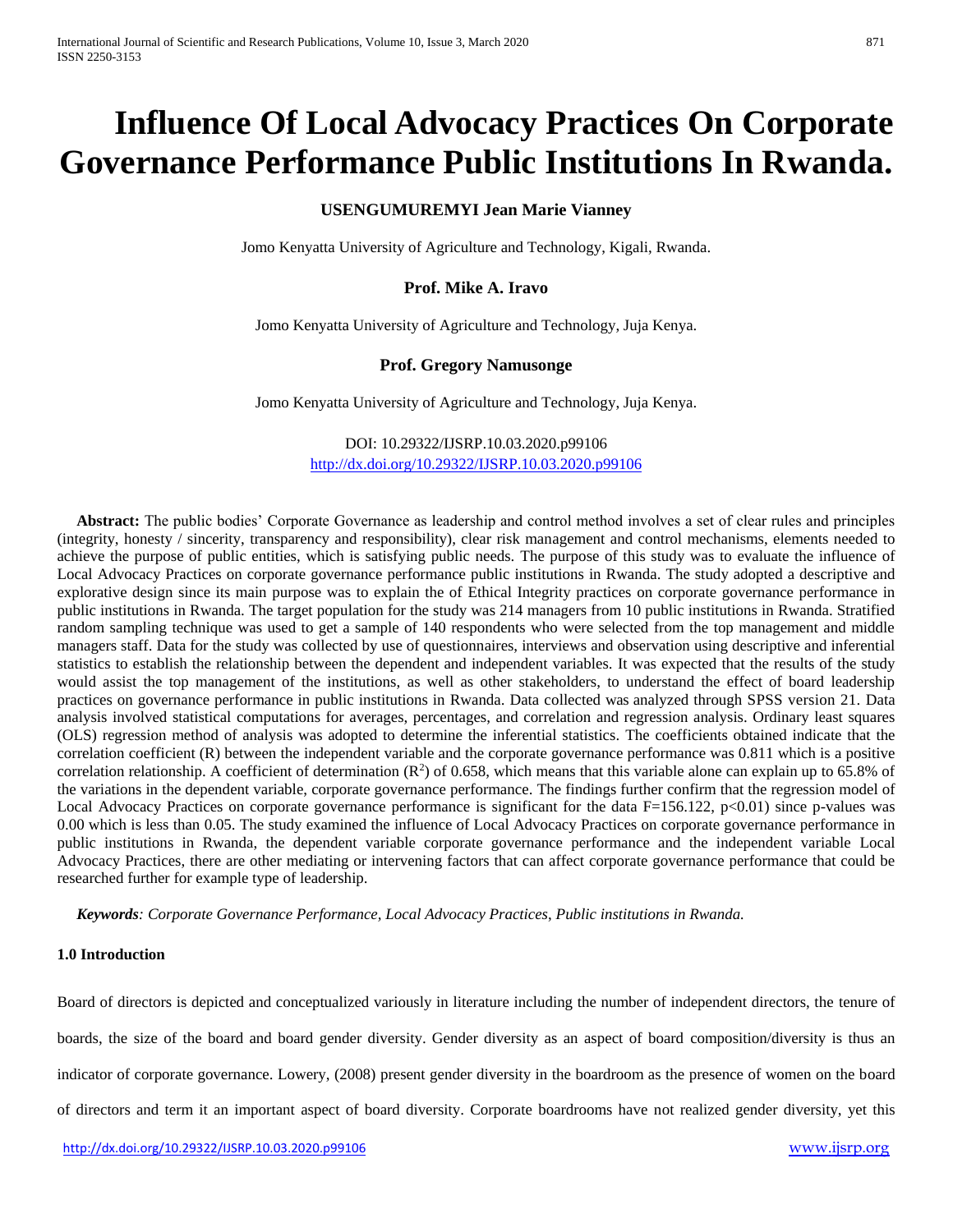scenario is replicated worldwide (Lowery, 2008). In corporate governance circles, board gender diversity refers to the inclusion or presence of female directors in the boards (Sala, 2011). Modern organizations are increasingly approaching board gender diversity as a value-driver in organizational strategy and corporate governance (Thomsen, 2008). The subject also remains an emergent area of concern for public debate, academic research, government considerations and corporate strategy across the societal landscape as well as in the boardroom and top executive positions.

Major corporate scandals happened because of a lack of adherence to good corporate governance structures. The lack of corporate governance was at the root of the financial crisis that took the world by storm, rendering global instability (United States Financial Crisis Report, 2011). According to Othman & Abdul Rahman (2011) and Arjoon (2005), companies lack moral compasses for good governance, thus plaguing society at large—including shareholders and stakeholders— and causing a deterioration in governance systems worldwide. Therefore, it is important to examine corporate governance from a moral stance. Delving into ethics and moral principles is essential to creating a culture of ethics in a business environment that is sure to guarantee a system for effective corporate governance.

A stable legal system and supportive current legislation (which includes not only the constitution and laws, but also the accounting systems or regulations governing the official listing of securities on the stock exchange) are vital factors in the attractiveness of a country. However, these alone are often insufficient to attract investors. Further generally accepted forms of conduct are needed that often extend far beyond the minimal legal framework. Such forms of conduct are laid down in voluntary corporate governance codes of best practice, among others. The corporate governance structures of a country are therefore a further important indicator of the credibility of the economy as a whole and of the financial market in particular.

#### **1.2 Statement of the Problem**

The importance of good corporate governance in the 21st century cannot be overemphasized. Thisera (2013) argued that with globalization rapidly increasing the scale of trade and the size and complexity of corporations and the bureaucracies constructed to attempt to control it, the importance of corporate governance and internal regulation has been amplified as it becomes increasingly difficult to regulate externally back on the policy agenda and intensified debate on the efficacy of board composition as a means of increasing corporate financial performance. Geneen (2008) in a study found that among the board of directors of fortune 500 companies, 95% are not doing what they are legally, morally, and ethically supposed to do. It is criticized that (1) the board is a rubber stamp, (2) the board is dominated by CEO, and (3) the board is plagued with the conflicts of interests (Schein, 2008); board responds to the wishes of a controlling shareholders (Jesover & Krikpatrick, 2015). An important question of who will monitor the monitors thus arises. Although it is argued that the shareholders will monitor the board by exercising their ownership right by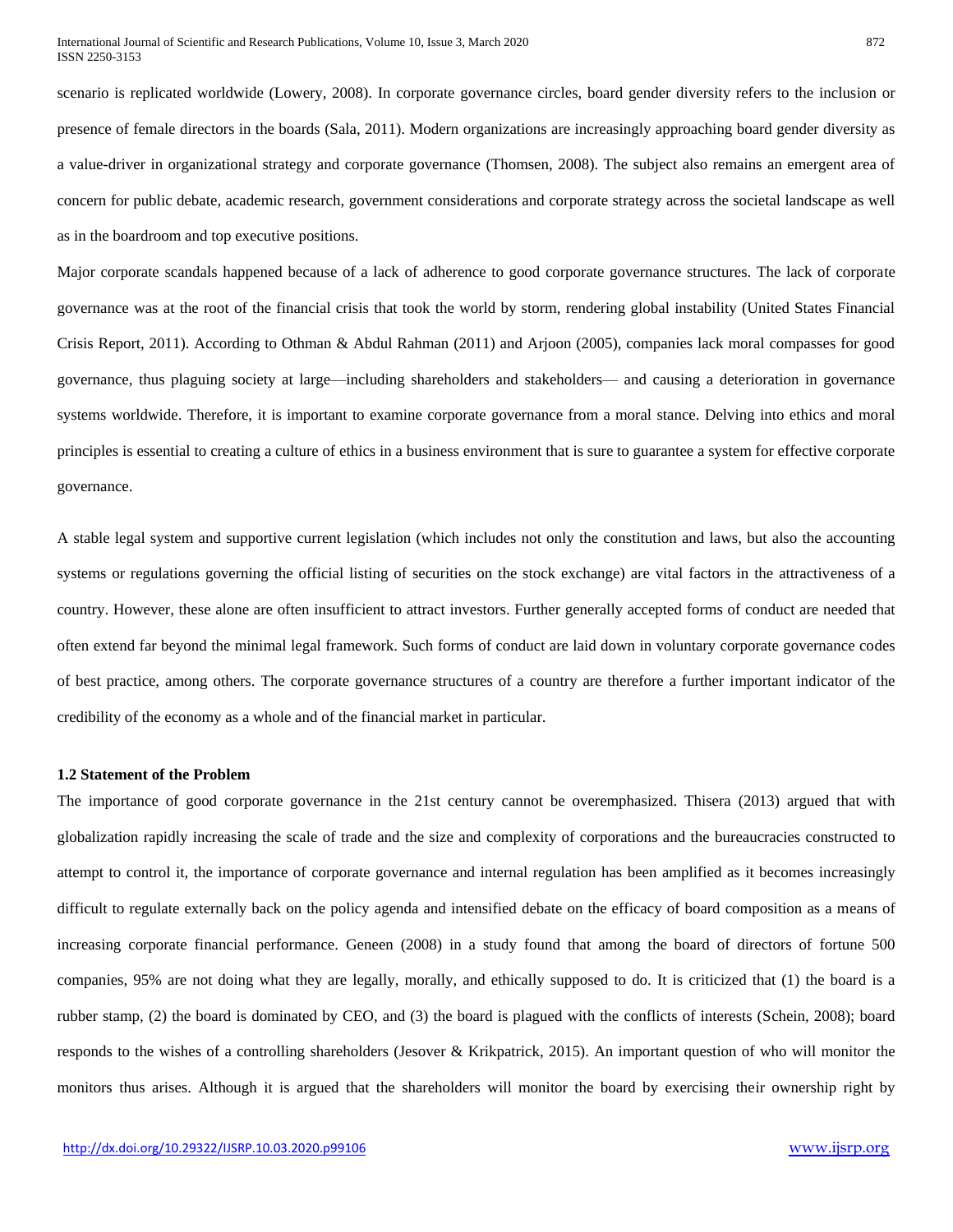appointing and removing board members, shareholders may not be aware of the inside activities of the firm due to information asymmetry.

Previous study has several literature gaps that are filled by this study. Most of the study has concentrated on the relationship between ethical and integrity issues and financial performance. There is therefore clear evidence that the relationship between board composition as a determinant of corporate governance performance have not been studied simultaneously. Therefore, this study sought to fill this gap by critically evaluating influence of Local Advocacy Practices on corporate governance performance in public institutions in Rwanda by answering the research question: Does Local Advocacy Practices have any influence on corporate governance performance in public institutions in Rwanda?

#### **2.1. Theoretical Perspective**

This paper discusses the Stewardship Theory upon which the study is anchored

#### **2.1.1 Stewardship Theory**

The stewardship theory proposes that agents are trustworthy custodians of resources entrusted to them which makes monitoring obsolete (Davis et al.,2009). This is in contrast with the agency theory which assumes that principals and agents have conflicting interests (Bathula, 2008). In this theory, managers are viewed as stewards. And as stewards, they most likely seek to maximize value for shareholders. Davis et al (2009) argues that by maximizing value for shareholders, the stewards will attain organizational success which in turn satisfies their personal needs. The theory also proposes that autonomy should be given to stewards which in turn lower the cost of monitoring (Donaldson & Davis, 2011).

The theory portends that managers are impelled by non-financial motives such as need for achievement and recognition and intrinsic satisfaction of successful performance. These concepts are well documented in the work of scholars like Herberg (2016) and McClelland (2011). Daily el,.al (2013) argue that steward is keen to protect their standing as expert decision makers. As a consequence, the managers run the firms in a manner that maximizes financial performance as this performance impacts on individual performance.

Davis and Donaldson (2011) argue that from the perspective of stakeholder theory, superior performance of the firm was liked to have a large proportion of independent directors (managers) in board since these managers have a better appreciation of the business and can therefore make better decisions. Boyd (2014) and baysinger, kosnick& Turk (2011) also support this view. They opine that insider directors (managers), possess superior amount and quality information to make better decisions. This is corroborated by a study conducted by Bhagat and Black (2011) who found that firms with a higher number of outside directors fared poorly in comparison with firms who had less proportion of outside directors.

<http://dx.doi.org/10.29322/IJSRP.10.03.2020.p99106> [www.ijsrp.org](http://ijsrp.org/)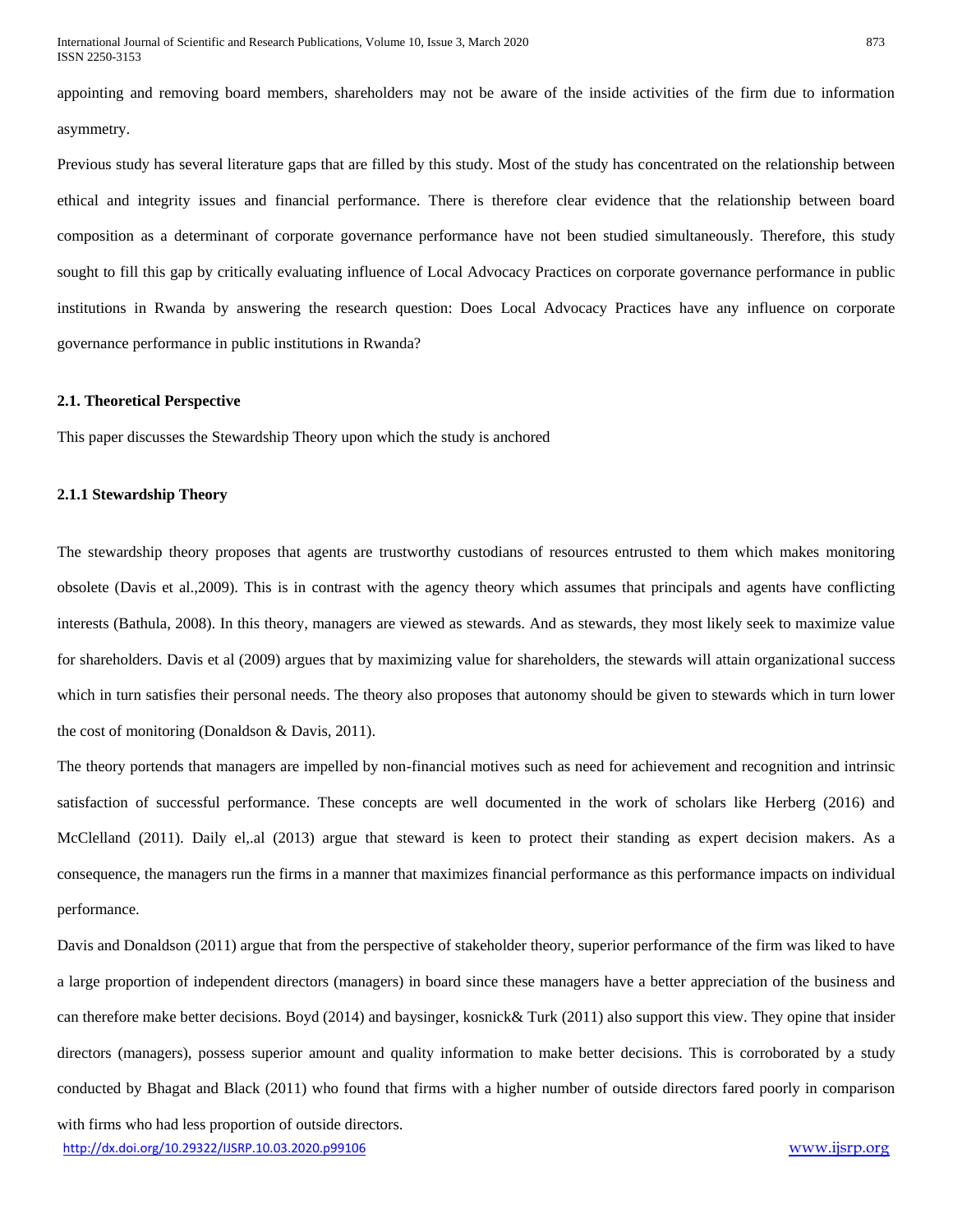International Journal of Scientific and Research Publications, Volume 10, Issue 3, March 2020 874 ISSN 2250-3153

The stewardship theory considers composition of board of directors, position of the chief executive officer (CEO) and board size as essential elements for ensuring effective corporate governance within any organization, Coleman et.al, (2009). Being a board member local advocacy is stewardship to the public hence stewardship theory

#### 2.**2 Conceptual Framework**

**Independent variables Dependent variable**





#### **3.0 Research methodology**

The study used a cross-sectional survey research design. Cross-sectional surveys involve data collection from a population, or a representative subset, at one specific point in time and have an advantage over other research designs that only seek individuals with a specific characteristic, with a sample, often a tiny minority, of the rest of the population (Kothari, 2011).

A sample size of 195 respondents was determined from a total population of 378 individuals using the formula by Yamane (1967).

$$
n = \frac{N}{1 + N (e)^2}
$$

Where  $n =$  the desired sample size

e= probability of error (i.e. the desired precision e.g. 0.05for95%confidence level)

N=the estimate of the population size.

$$
n = \frac{378}{1 + 378 (0.05)^2} = 195
$$

Primary data was collected using structured questionnaires which had both close ended and open-ended questionnaires. Structured questionnaires refer to questions which are accompanied by a list of all possible alternatives from which the respondents select the answer that best describe their situation (Mugenda & Mugenda, 2009). Structured questions are easier to analyze since they are in the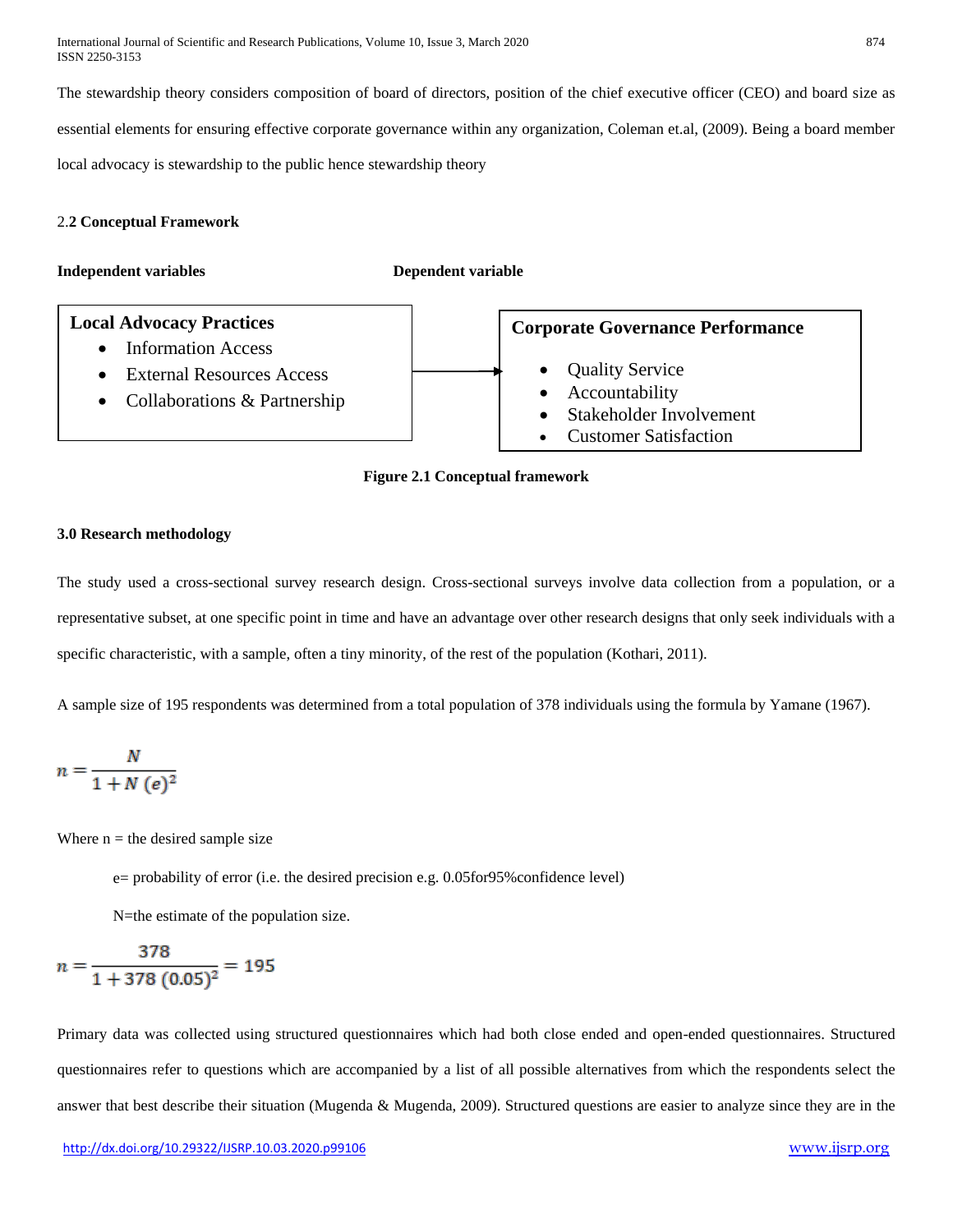immediate usable form (Orodho, 2008). The questionnaires were self-administered. The researcher informed the respondents that the instruments being administered was for research purpose only and the response from the respondents were kept confidential. The researcher obtained an introductory letter from the University in order to collect data from the field and then delivered the questionnaires to the respondents with the help of a research assistant using the drop and pick later method.

#### **4.0 Analysis for Local Advocacy Practices**

Regression analysis was performed in order to determine whether the independent variable, Local Advocacy Practices could be reliable for explaining the change in the dependent variable, corporate governance performance. The coefficients obtained indicate that the correlation coefficient (R) between the independent variable and the corporate governance performance was 0.811 which is a positive correlation relationship. Table 1 shows a coefficient of determination  $(R^2)$  of 0.658, which means that this variable alone can explain up to 65.8% of the variations in the dependent variable, corporate governance performance.

#### **Table 1: Model summary showing Local Advocacy Practices**

| Model                                               | R                 | R Square | <b>Adjusted R Square</b> | Std. Error of the Estimate |  |  |  |
|-----------------------------------------------------|-------------------|----------|--------------------------|----------------------------|--|--|--|
|                                                     | .811 <sup>a</sup> | .658     | .656                     | .420123                    |  |  |  |
| a. Predictors: (Constant), Local Advocacy Practices |                   |          |                          |                            |  |  |  |

The Analysis of Variance (ANOVA) results are shown in Table 2. The findings further confirm that the regression model of Local Advocacy Practices on corporate governance performance is significant for the data  $F=156.122$ ,  $p<0.01$ ) since p-values was 0.00 which is less than 0.05.

#### **Table 2: ANOVA for Local Advocacy Practices**

| Model |            | Sum of Squares | Df | Mean Square |         | Sig.              |  |
|-------|------------|----------------|----|-------------|---------|-------------------|--|
|       | Regression | 51.431         |    | 51.431      | 293.042 | .000 <sup>a</sup> |  |
|       | Residual   | 26.811         | 82 | .617        |         |                   |  |
|       | Total      | 78.242         | 83 |             |         |                   |  |

b. Dependent Variable: Corporate governance performance

c. Predictors: (Constant), Local Advocacy Practices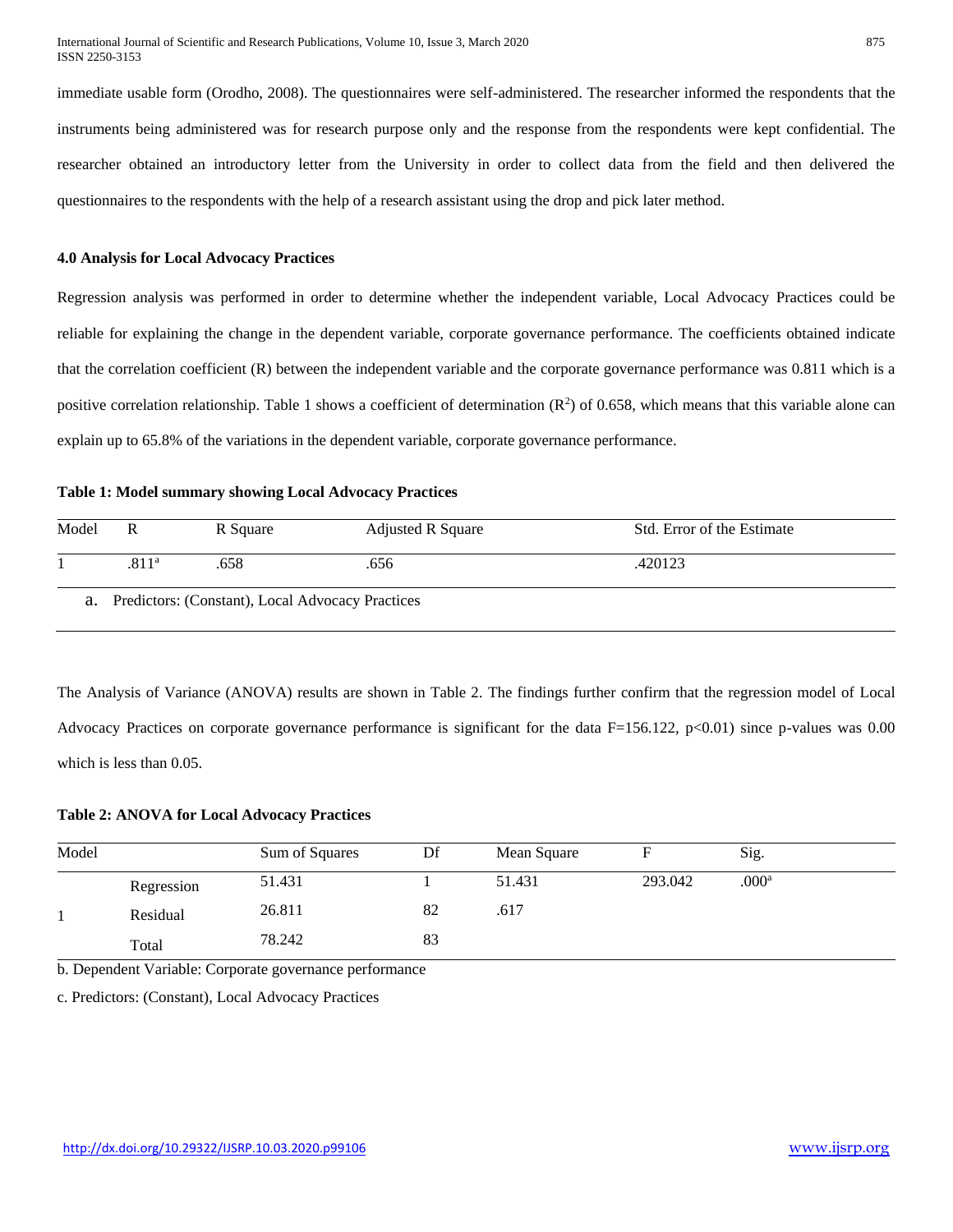The coefficients of Local Advocacy Practices are presented in Table 4.26 which indicate that the model has a significant p-value =.000. The study at 95% confidence interval solved the third research question by indicating that the variable Local Advocacy Practices is statistically significant in the corporate governance performance public institutions in Rwanda.

| Table 3: Coefficients of Local Advocacy Practices. |  |  |  |  |  |  |  |
|----------------------------------------------------|--|--|--|--|--|--|--|
|----------------------------------------------------|--|--|--|--|--|--|--|

| <b>Model</b> |                              | <b>Unstandardized</b> |                   | <b>Standardized</b> | Т      | Sig. |
|--------------|------------------------------|-----------------------|-------------------|---------------------|--------|------|
|              |                              | <b>Coefficients</b>   |                   | <b>Coefficients</b> |        |      |
|              |                              | B                     | <b>Std. Error</b> | <b>Beta</b>         |        |      |
|              | (Constant)                   | .580                  | .205              |                     | 2.826  | .000 |
|              | Local Advocacy Practices(X1) | .793                  | .046              | .811                | 17.118 | .000 |

a. Dependent variable: Corporate governance performance

Using the summary of Coefficients presented in Table 3, a linear regression model of the form,  $Y = \alpha + \beta Xi$  can be fitted as follows:

Y = 0.580+0.793X1.......................................................................................Equation 1

This implied that a unit change in Local Advocacy Practices would increase corporate governance performance by the rate of 0.793.

#### **4.1 Hypothesis Testing for Local Advocacy Practices**

# **Ho3: There is no significant influence between Local Advocacy Practices on corporate governance performance public institutions in Rwanda.**

The hypothesis was tested by using multiple linear regression and determined using p-value. The acceptance/rejection criteria were that, if the p value is less than 0.05, we reject the  $H_{A3}$  but if it is more than 0.05, the  $H_{A3}$  is not rejected. Therefore, the alternative hypothesis is that there is significant influence between Local Advocacy Practices on corporate governance performance public institutions in Rwanda**.** Results in Table 4.29 shows that the p-value was 0.025. This was supported by a calculated t-statistic of 5.850 that is larger than the critical t-statistic of 1.96. The alternate hypothesis was therefore not rejected. The study therefore adopted the alternative hypothesis that there is significant influence between Local Advocacy Practices on corporate governance performance public institutions in Rwanda.

#### **5.0 Conclusion on Local Advocacy Practices**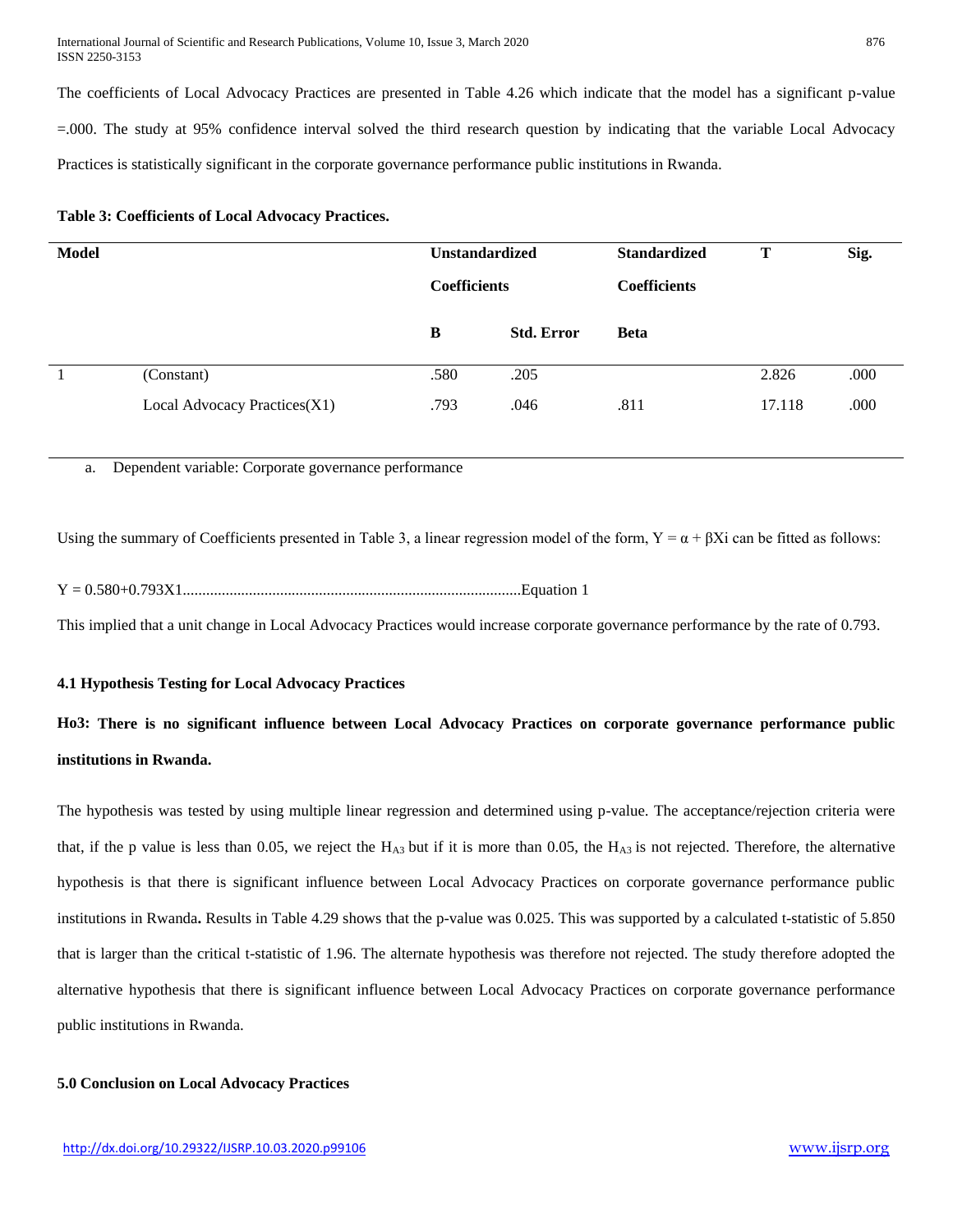The findings confirm that there is a statistically significant influence of Local Advocacy Practices and on corporate governance performance of public institutions in Rwanda. A positive increase in Local Advocacy Practices leads to an increase in on corporate governance performance of public institutions in Rwanda. It can be concluded from this study that Local Advocacy Practices were statistically significant in explaining on corporate governance performance of public institutions in Rwanda. The study concludes that Local Advocacy Practices are effective in determining on corporate governance performance of public institutions in Rwanda.

#### **5.1 Areas for further Research**

Finally, the present study used data drawn from the same respondents at a multiple country using the same collection method. Selfrating of each public institutions in Rwanda can provide more insight on how board leadership practices is unique and its influence in corporate governance performance in public institutions in Rwanda.

#### **6.0 References**

Adejimi, A., Oyediran, O. S., & Ogunsanmi, E. B. (2010). Employing Qualitatively

Enriched Semi Structured Questionnaire in Evaluating ICT Impact on Nigerian 'Construction Chain Integration'. *The Built & Human Environment Review*, *3*(1), 49-62.

Al-Saidi, M. & Al-Shammari, B., (2013). Board composition and bank performance in Kuwait: an empirical study. *Managerial Auditing Journal, 28(6), 472 – 494*

Anderson G. and M. Orsagh (2014), "The Corporate Governance Risk", *Electric* 

*Perspectives, 29(1), pp 68.* 

Andrés, A.L., Guasch, J.L., & Azumendi, S.L. (2011). *Governance in State-Owned Enterprises Revisited:* The Cases of Water and Electricity in Latin America and the Caribbean the World Bank Sustainable Development Network Policy Research Working Paper, Washington.

Atieno, A.Y. (2009). *Corporate Governance Problems facing Kenyan Parastatals: A case study of the sugar industry*. Unpublished Master's thesis, Harmburg, Germany: Bucerius Law School.

Avellaneda, S. D. (2016). *Good Governance, Institutions and Economic Development: Beyond Conventional Wisdom.* Essex: University of Essex.

Barako, D. G., Hancock, P., & Izan, H. Y. (2006). Factors Influencing Voluntary Corporate Disclosure by Kenyan Companies. Corporate Governance: *An International Review, 14(2), 107-125.* 

Berle, A. A & Means G. (2012). *The morden corporation and private property.* Harcourt,

New York.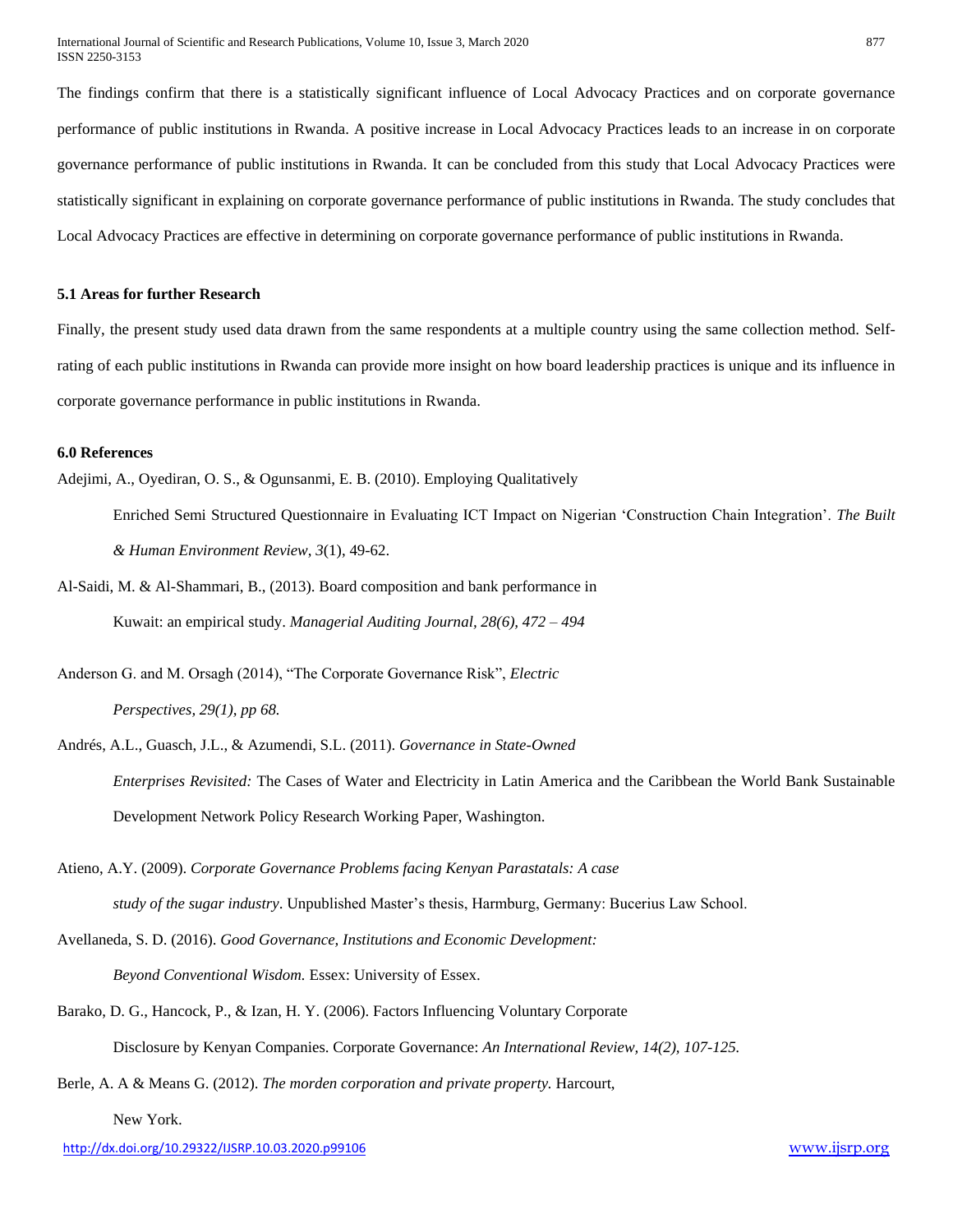Beekes, W., Pope, P. and Young, S., (2012). "The Link between Earnings Timeliness,

Earnings Conservatism, and Board Composition: Evidence from the UK," Board composition, 12 (1), 47-59.

Brooks, C. (2011). *Introductory Econometrics for Finance*. (2nd ed). Cambridge: Cambridge University Press,

Bryman, A. (2015). *Social Research Methods*. (5 th Ed.). Oxford: Oxford University Press.

Burke, R. J. (2010). *Company Size, Board Size and the Number of Women Directors*. In

R. J. Burke and M. C. Mattis (eds), Women on Corporate Boards of Directors: International Challenges and Opportunities, 157–167.

- Burns, A. & Groove, B. (2013). *The Practice of Nursing Research: Conduct, critique and utilization*. (4th ed.). New York: W. B. Saunders Company.
- Charan, R. (2015). *Boards that deliver: Advancing corporate governance from compliance to competitive advantage.* Jossey- Bass, Sanfrancisco.
- Chatterjee, S. and Harrison, J., (2014). *Handbook of Strategic Management*, Blackwell Publishing, Malden, MA: 543-561
- Cheffins, B. R. (2011). *The history of US corporate governance.* Edward Edgar publishing Ltd: New York.
- Cooper, P. R. & Schindler, P.S. (2006). *Business Research Methods*. (10ed.). New York: Wiley.
- Creswell, J. W. (2013). *Research design: Qualitative, quantitative, and mixed methods* approaches (2nd Ed.). Thousand Oaks, CA: Sage
- Daily, C. M. and D. R. Dalton (1992), The Relationship between Governance Structure and Corporate Performance in Entrepreneurial Firms, *Journal of Business Venturing, 7 (5): 375-386.*
- Davidson III, W. N. and Rowe,W. (2014), Intertemporal Endogeneity in Board

Composition and Financial Performance, *Corporate Ownership and Control*, 1 (4): 49-60.

- Dobs, M.& Hamilton, R.T. (2009). "Small business growth: recent evidence and new directions", *International journal of Entrepreneurial behavior and Research, 13(5)296-322.*
- Earle, L., & Scott, Z. (2010). *Assessing the Evidence of the Impact of Governance on Development Outcomes and Poverty Reduction.* Birmingham: GSDRC.

<http://dx.doi.org/10.29322/IJSRP.10.03.2020.p99106> [www.ijsrp.org](http://ijsrp.org/) Ebrahim, M., Faudziah H., and Abdullah, K., (2014). "*Moderating Effect of Board*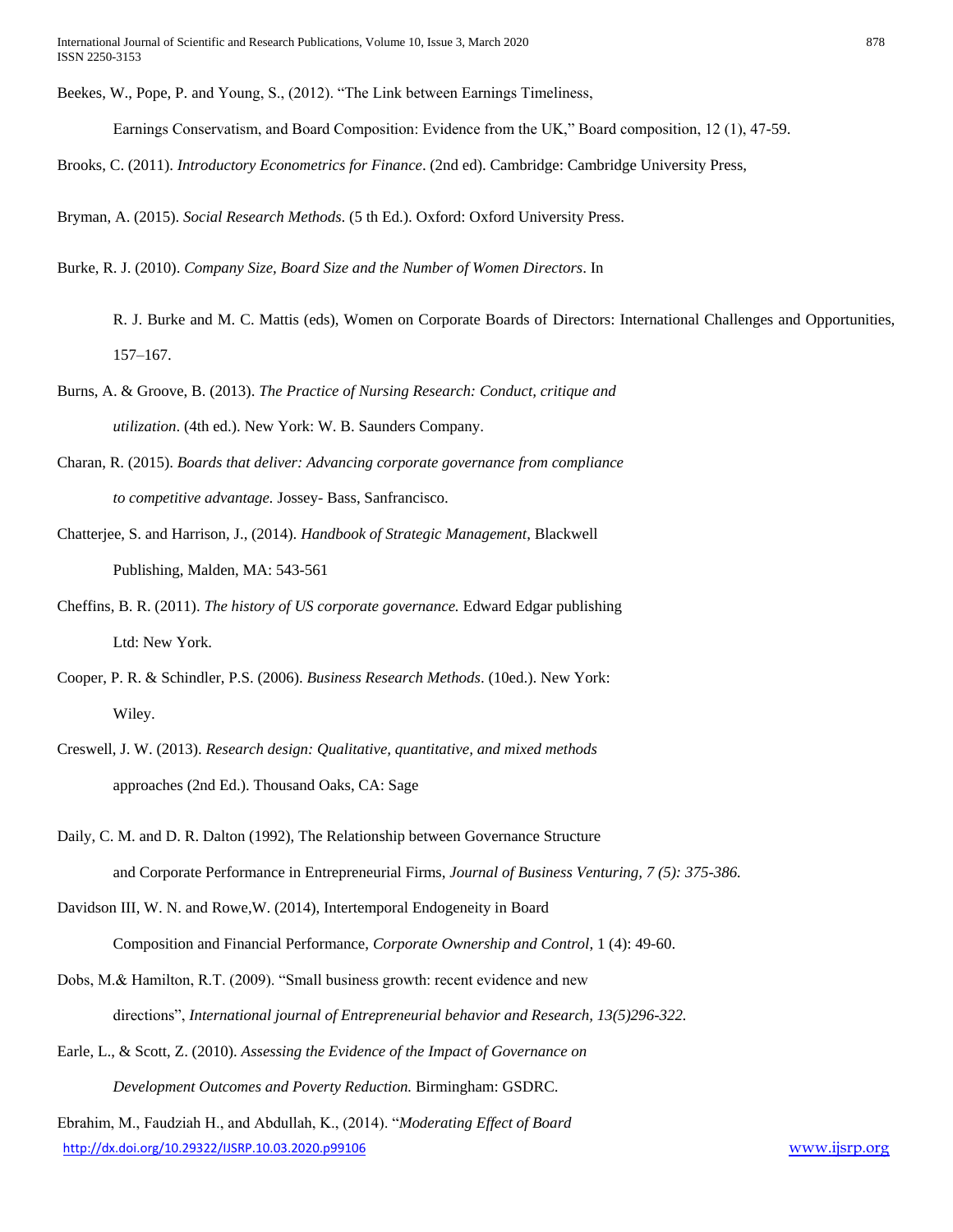*Diversity on the Relationship between Board of Director's Characteristics and Firm Performance in Oman"*. Empirical study, New York

- Ekadah, J. W., & Mboya, J. (2012). Effect of Board Gender Diversity on the Performance of Commercial Banks in Kenya. *European Scientific Journal, 8(7)*
- Finkelstein, S. and Hambrick, D., (2014). *Strategic Leadership: Top Executives and them*

*Effects on Organizations,* West Publishing Company, Minneapolis/St. Paul, MN: 1-37

Forbes, M.C., & Milliken, W. (2009). Theory of the Firm: Managerial behaviour, agency costs and ownership structure. *Journal of Financial Economics*, 3(4), 305–360.

Geneen, S. (2008) Corporate Performance and Board Structure in Belgian Companies. *Long Range Planning*, 34, 3, 383-398

- Hermalin, B. E. and Weisbach,M.S. (2013), Board of Directors as an Endogenously Determined Institution: A Survey of the Economic Literature, *Economic Policy Review,* 9 (1): 7-26.
- Hermalin, B. E., & Weisbach, M. S. (2011). The effects of board composition and direct incentives on firm performance. *Financial management, 9(45),101-112.*
- Hermalin, B.E., &Welsbach, M.S. (2016). The market for corporate Control. *Journal of Financial Economics,* 11(1-4), 5-50.

Indreswari,M.(2006). *Corporate governance in the Indonesian State-Owned Enterprises, Unpublished PhD Thesis*, New Zealand: Massey University, Palmerston North.

- Jesover, F. and Krikpatrick,G. (2016), The Revised OECD Principles of Corporate Governance and their Relevance to the Non-OECD Countries, *Corporate Governance: An* International *Review*, 13 (2): 127- 136.
- Johnson, S. (2016). Bankruptcy, boards, banks and blocks holders: Evidence on changes on corporate ownership and control when firms default. *Journal of Financial Economics,* 27: 355–387.
- Karanja, N. & Mugo, W (2010). *Internal Factors Affecting Procurement Process of Supplies in the Public Sector; A Survey of Kenya Government Ministries*. Nairobi: Jomo Kenyatta University of Agriculture and Technology
- Kleining J. (1999), "*The Ethics of Policing", Cambridge University Press*, UK.
- Koech, P. (2018). *Determinants of Effectiveness of Corporate Governance in State*

*Corporations in Kenya*, Unpublished PhD Thesis, Juja: Jomo Kenyatta University of Agriculture and Technology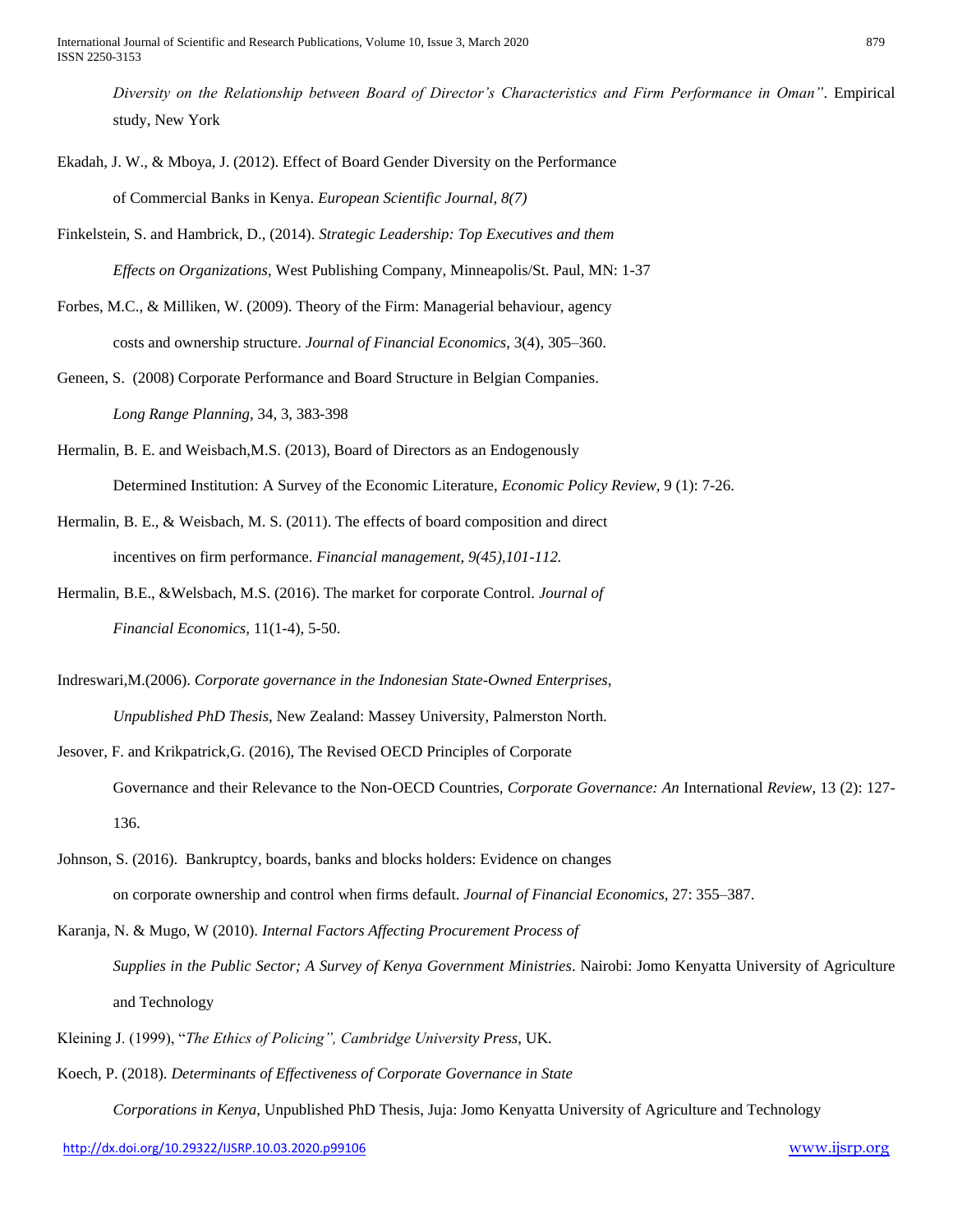International Journal of Scientific and Research Publications, Volume 10, Issue 3, March 2020 880 ISSN 2250-3153

Kombo, D. K., & Tromp, D. L. (2009). *Introduction to proposal writing.* Nairobi: Pauline publications.

Korir, A., & Cheruiyot, T., (2014). Board Demographics and Financial Performance of

Firms Listed in Nairobi Stock Exchange in Kenya. *International Journal of Humanities and Social Science, 4(11), 86-92.* 

Kothari, C. R. (2014). *Research Methodology, Methods and Techniques*. New Delhi:

WishwaPrakshan.

Kothari, C. R. (2011). *Research methodology: methods and techniques.* New Delhi: New Age International.

Larcker, D., A. Scott, S. Richardson and I. Tuna (2017). "Corporate governance, accounting outcomes, and organizational performance". *The Accounting Review, 82 (4), 963-1008.*

Lashgari, M. (2014). Corporate governance: theory and practice. *The Journal of American Academy of Business, 5(1/2), 46-51.*

- Lowery, K. (2008). *Corporate Governance in the 21st century*. New York: Nova science publishers.
- Macey, J. R. (2008). *Corporate governance: promises kept, promises broken.* Princeton University Press:New Jersey.

Mangunyi, E.E., (2015). *Service Quality and Customer Satisfaction: The Case of Private Universities in Kenya*, Unpublished PhD Thesis, South Africa: University of Kwazulu-Natal.

- Mazudmer, M. M. M. (2013). Corporate governance practices in Japan: Post-crisis reforms, successive changes and future trends. *International Journal of Business, Management and Social Sciences, 4(1), 1-11.*
- Mbo, M. (2017). D*rivers of Organizational Performance: A State-Owned Enterprise Perspective,* Unpublished PhD Thesis, South Africa: Stellenbosch University.
- Mugenda, M., & Mugenda, G. A. (2009). *Research methods, qualitative and qualitative approaches*, Nairobi: Acts Press.
- Muli, M.J., (2015). *Corporate governance-strategic decision-making Co-alignment, external environment and performance of Mission Hospitals in Kenya,* Unpublished PhD Thesis, Nairobi: University of Nairobi.

Mwaniki, B. M. (2015). *Influence of Micro-Finance Institutions in Transforming Micro,*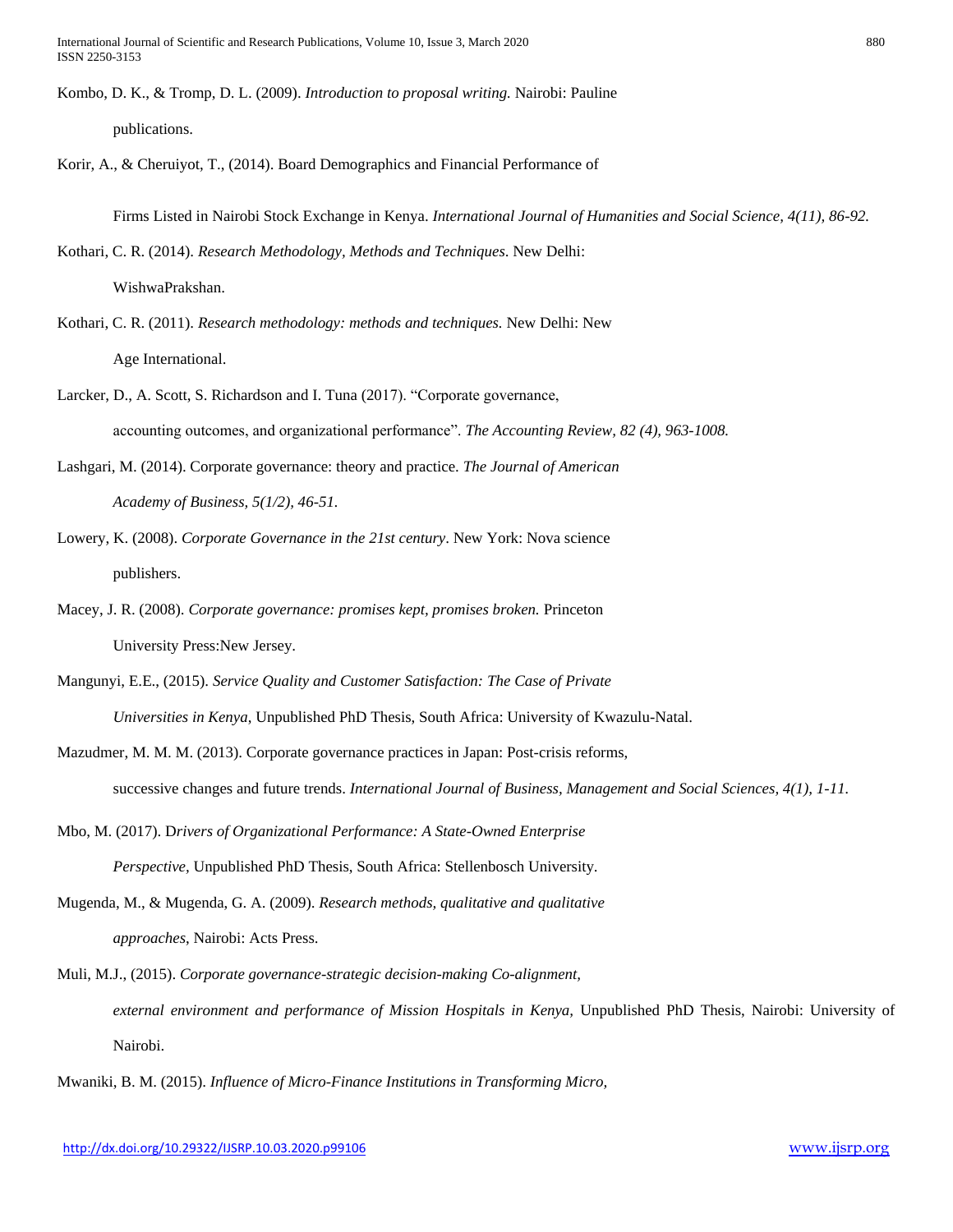*Small and Medium Enterprises into Viable Businesses in Kenya*. Unpublished PhD Thesis. JKUAT, Nairobi.

Naushad, M. & Malik, A.S., (2015). Corporate Governance and Bank Performance: A

Study of Selected Banks in GCC Region. *Asian Social Science, 11(9), 34 65.* 

- Nguyen, T., Locke, S., & Reddy, K. (2014). *A dynamic estimation of governance structures and financial performance for Singaporean companies.* Economic Modelling, 40, 1-11.
- Odundo, E.O. (2012). *Environmental Context, Implementation of Strategic Plans and Performance of State Corporations in Kenya*, Unpublished PhD Thesis, Nairobi: University of Nairobi.
- Okwiri, A.O. (2010). *The relationship between ISO 9001 certification status and Operational performance of government agencies in Kenya.* Unpublished PhD Thesis, Nairobi: University of Nairobi.
- Orodho, J. A. (2008). *Techniques of writing research proposals and reports in education and social sciences*. Nairobi: Masola Publishers.
- Ong, C. H. and S. H. Lee (2000), Board Functions and Firm Performance: A Review and Directions for Future Research, *Journal of Comparative International Management, 3 (1): 3-21.*
- Ongore, V.O. (2008). *The Effects of Ownership Structure, Board Effectiveness and Managerial Discretion on Performance of Listed Companies in Kenya*. Unpublished PhD Thesis, Nairobi: University of Nairobi
- Ongore,V.O., K'Obonyo, P.O., & Ogutu, M.(2011).Implications of Firm Ownership Identity and Managerial Discretion on Financial Performance: Empirical Evidence from Nairobi Stock Exchange. *International Journal of Humanities and Social Science, 1(13), 187-195.*
- Othman, Z. and R. Abdul Rahman (2011). "Exploration of Ethics as Moral Substance in the Context of Corporate Governance". *Asian Social Sciences, 7(8), 173-182.*
- Pfeffer, J. (2012). *Size and composition of corporate boards of directors*: The organization and its environment. Administrative science quarterly, 218-228.
- Rahman, W. A. & Castelli, P. (2013). The Impact of Empathy on Leadership Effectiveness among Business Leaders in the United States and Malaysia, *International Journal of Economics Business and Management Studies, 2*(3).
- Rashid, A. (2011). Board Composition Board Leadership Structure and Firm Performance: Evidence from Kenya. A Paper for Inclusion in the Accounting and Finance Association Australia and New Zealand Annual Conference Adelaide, July 5-7th.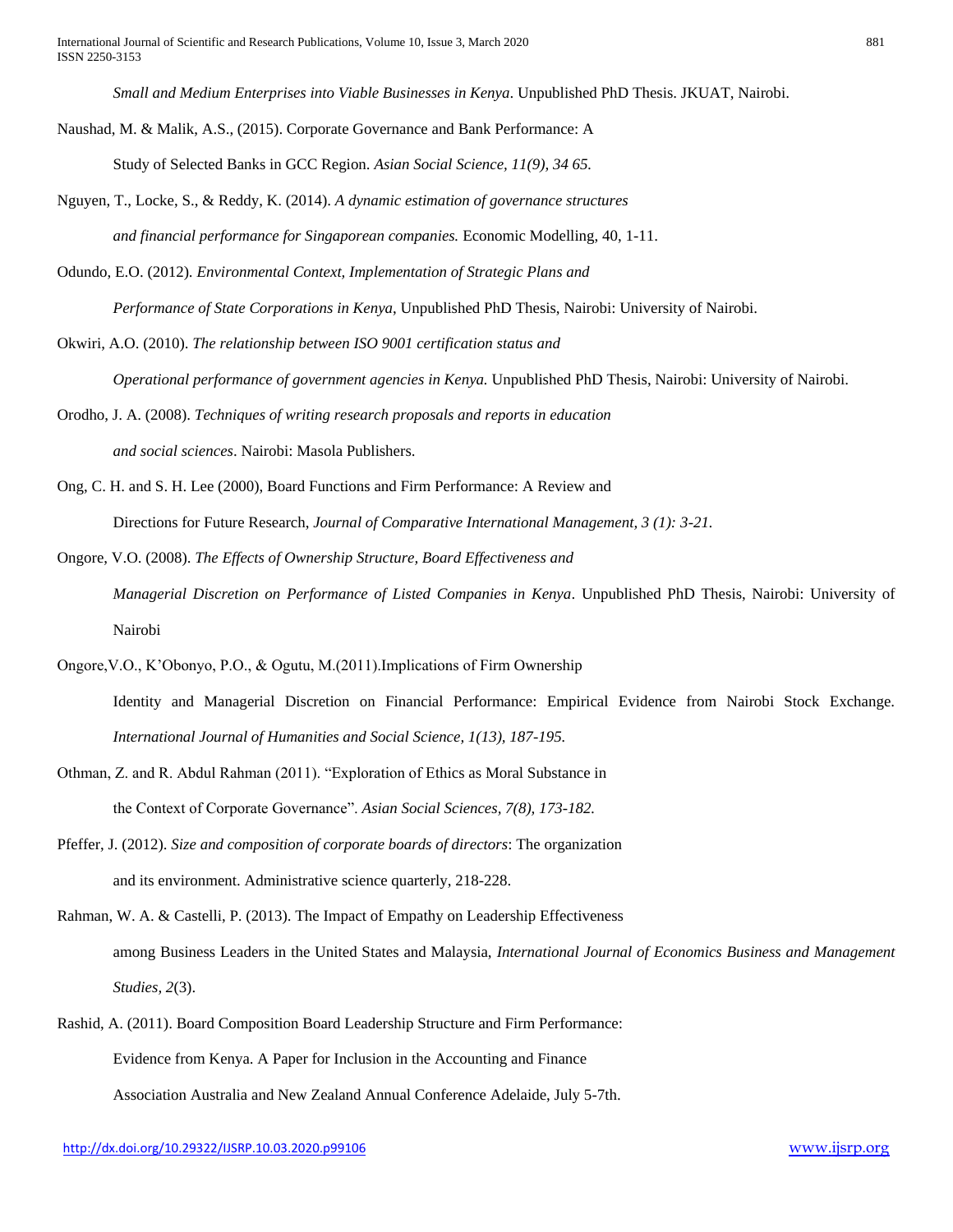International Journal of Scientific and Research Publications, Volume 10, Issue 3, March 2020 882 ISSN 2250-3153

Rashid, A. and S. C. Lodh (2008), The Influence of Ownership Structures and Board

Practices on Corporate Social Disclosures in Bangladesh, in Uddin, S. and M. Tsamenyi (eds), *Research in Accounting in Emerging Economies, 8: 211-237.*

- Rashid, A. and A. Z. M. Rahman, (2008), Dividend Policy and Stock Price Volatility: Evidence from Bangladesh, *Journal of Applied Business and Economics, 8 (4): 71-80.*
- Riza, A., & Ozcan, I., (2016). Board Size, Board Composition and Performance: An Investigation on Turkish Banks. *International Business Research, 9(2), 76- 92.*
- Roe, M.J. (2003). *Political determinants of Corporate Governance:* Political context, corporate impact. Oxford: Oxford University Press.
- Sala, L. J. (2011). *Corporate governance practices at the Kenya National Library* s*ervice.* Unpublished MBA project, School of business, University of Nairobi.
- Saunders, M., Lewis, P. & Thornhill, A. (2009). *Research Methods for Business Students.*   $(5<sup>th</sup>$  ed.). London: Prentice Hall.
- Schein, E.H. (2008). *Career Dynamics: Matching Individual and Organizational Needs*, MA.: Addison Wesley
- Sekaran, U. (2008). *Research Methods for Business: A Skill Building Approach.* (4<sup>th</sup> ed.) New Delhi-India: John Willey and Sons, Ltd.
- Shahmandi, E., Silong, A. D., Ismail, I. A., Abu-Samah, A. B., & Othman, J. (2011). Competencies, Roles and Effective Academic Leadership in World Class University. *International Journal of Business Administration,2*(1), 4453.
- Shleifer, A., & Vishny, R. W. (1997). A Survey of Corporate Governance. *The Journal of Finance, 52(2), 737-783.*
- Smolo, E., & Smajic, M. (2011). Recent fiasco in Qatar: The need for good governance. *ISRA Bulletin, 8, April 2011, pp. 3 - 4.*
- Squires, C. (2012). *Rethinking the black public sphere: An alternative vocabulary for multiple public spheres.* Communication Theory, 12, 446-468.
- Thisera, A. B. (2013). Does leadership make a difference to organizational performance? *Administrative Science Quarterly, 33*, 388-400.

Thomsen, S. (2008). *Introduction to Corporate governance.* Copenhagen: DJOF